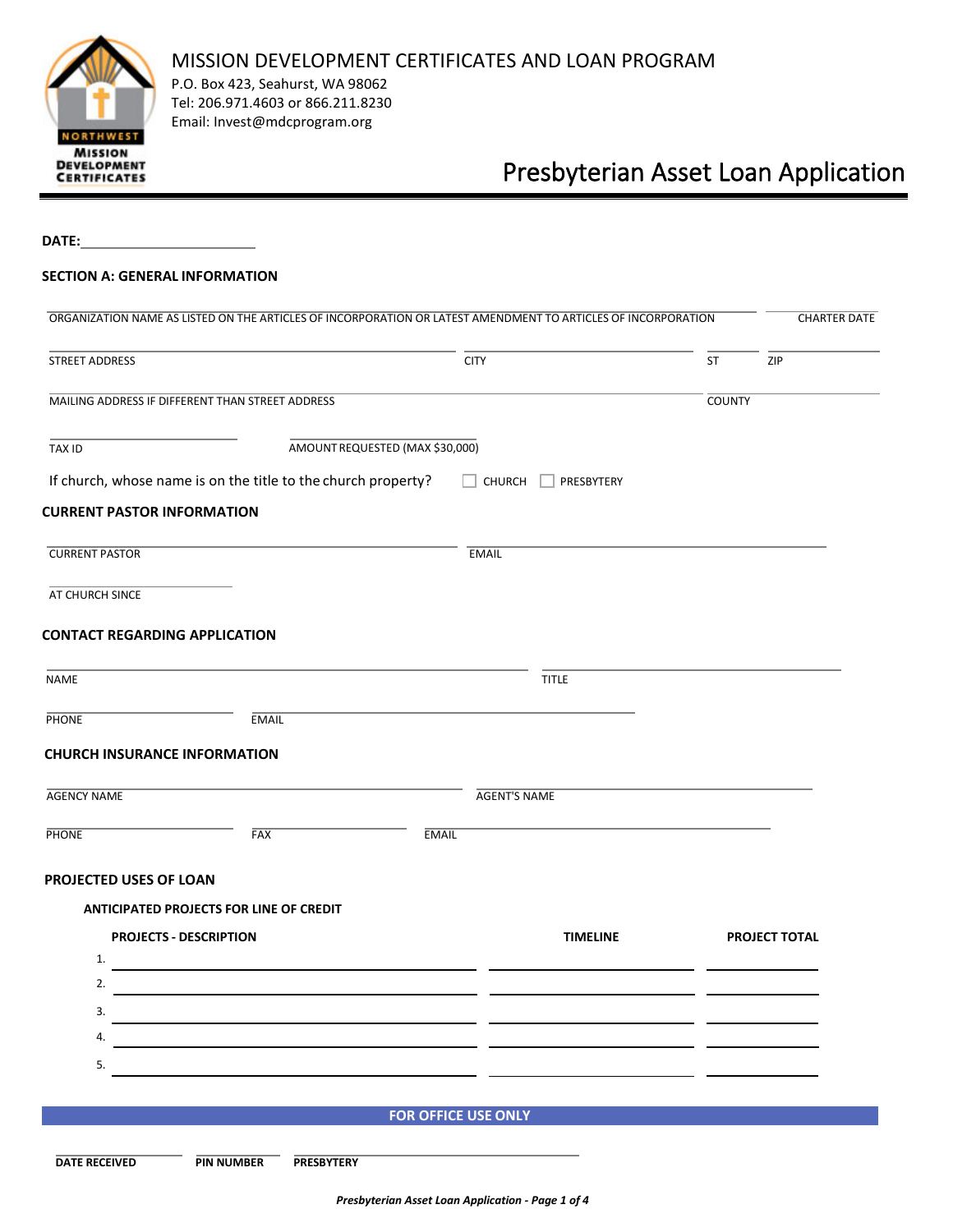## **SECTION B: OPERATING BUDGET AND SOURCES OF REPAYMENT**

|    | PLEDGE INFROMATION - OPERATING BUDGET<br>Number of potential pledging units in church<br>Number that actually pledge |    | 2 YEARS AGO                                  | <b>LAST YEAR</b> | <b>CURRENT YEAR</b> |
|----|----------------------------------------------------------------------------------------------------------------------|----|----------------------------------------------|------------------|---------------------|
|    |                                                                                                                      |    | <u> The Common State Common State Common</u> |                  |                     |
|    |                                                                                                                      |    |                                              |                  |                     |
|    |                                                                                                                      |    |                                              |                  |                     |
|    | I. RESOURCES TO REPAY LINE OF CREDIT                                                                                 |    |                                              |                  |                     |
|    | a. OPERATING BUDGET                                                                                                  | 1. |                                              |                  |                     |
|    | b. CAPITAL CAMPAIGN                                                                                                  |    | 2. $\qquad \qquad$                           |                  |                     |
| c. | RESERVES                                                                                                             | 3. |                                              |                  |                     |
|    | d. OTHER CASH SOURCES                                                                                                | 4. |                                              |                  |                     |
|    | <b>TOTAL</b>                                                                                                         | 0  |                                              |                  |                     |

# **II. EXISTING DEBT**

| <b>LENDER</b>  | <b>ORIGINAL AMOUNT</b> | CURRENT BALANCE MONTHLY PAYMENT MATURITY DATE | LOAN RATE |
|----------------|------------------------|-----------------------------------------------|-----------|
|                |                        |                                               |           |
|                |                        |                                               |           |
| <b>TOTALS:</b> |                        |                                               |           |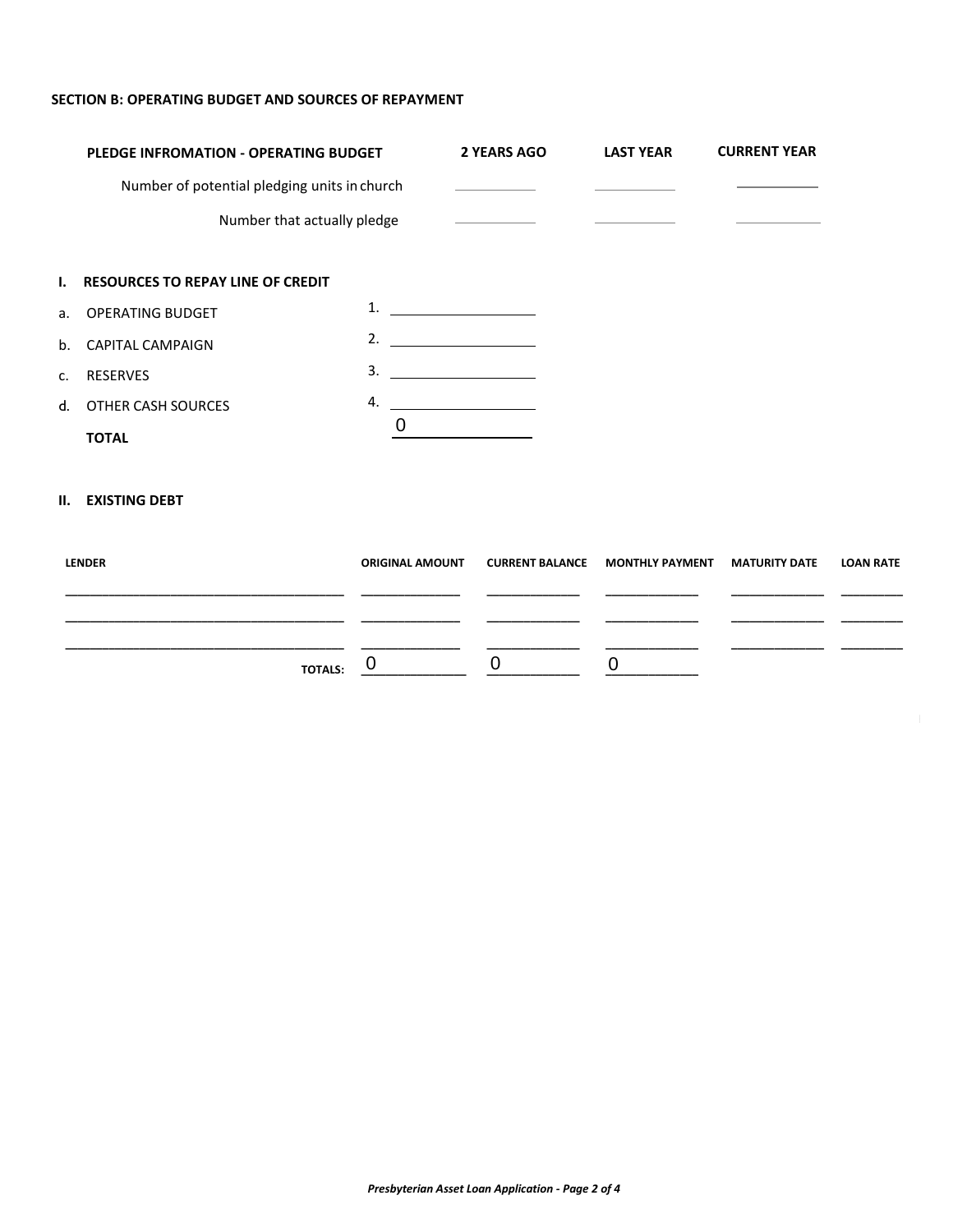#### **SECTION C: ACKNOWLEDGMENT AND AUTHORIZATION**

#### **CHURCH/BORROWER**

We, the undersigned, hereby certify to be in good standing with our denomination, that all statements made herein, are applicable to the organization for which we are signing and are true and correct to the best of our knowledge and belief. We further certify that this application is submitted with the full knowledge and approval of the official governing board we represent.

We also grant permission to the Mission Development and Certificate Program to use our name and loan information in the production of the Mission Development and Certificate Program's informational brochures and promotions, including but not limited to, interviews with the press and list sent to the investors or potential investors.

We also agree to periodically place in the congregation (or governing body) newsletters, bulletin inserts and other communication vehicles material promoting the Mission Development Certificate Program that will include information provided by or preapproved by the Program.

**We acknowledge as a condition of granting credit (PAL), that it shall be secured by Mission Development Certificate(s) or Mission Building Certificate(s) maintained by the Mission Development Certificate Program in an amount equal to or greater than the credit granted for the duration of the loan. This can be accomplished by investments from the church, its members, and/or presbytery.** 

## **IT IS REQUIRED THAT A COPY OF THIS LOAN APPLICATION BE FORWARDED TO YOUR PRESBYTERY.**

| <b>AUTHORIZED SIGNATURE</b>                                       | <b>CLERK OF SESSION OR AUTHORIZED SIGNATURE</b> |
|-------------------------------------------------------------------|-------------------------------------------------|
| TYPED OR PRINTED NAME AND TITLE                                   | TYPED OR PRINTED NAME AND TITLE                 |
| <b>DATE</b>                                                       | <b>DATE</b>                                     |
|                                                                   |                                                 |
| <b>PRESBYTERY</b>                                                 |                                                 |
| POLICIES OF THE INVESTMENT & LOAN PROGRAM AND ITS OWN PROCEDURES: | IN ACCORDANCE WITH THE                          |
| 1) REVIEWED AND APPROVED THIS APPLICATION.                        |                                                 |
| 2) GAVE CONSIDERATION TO PARTICIPATION IN THE FUNDING.            |                                                 |

PRESBYTERY EXECUTIVE/STATED CLERK DATE AND RESIDENT ON THE STATE OF THE STATE OF THE STATE OF THE STATE OF THE